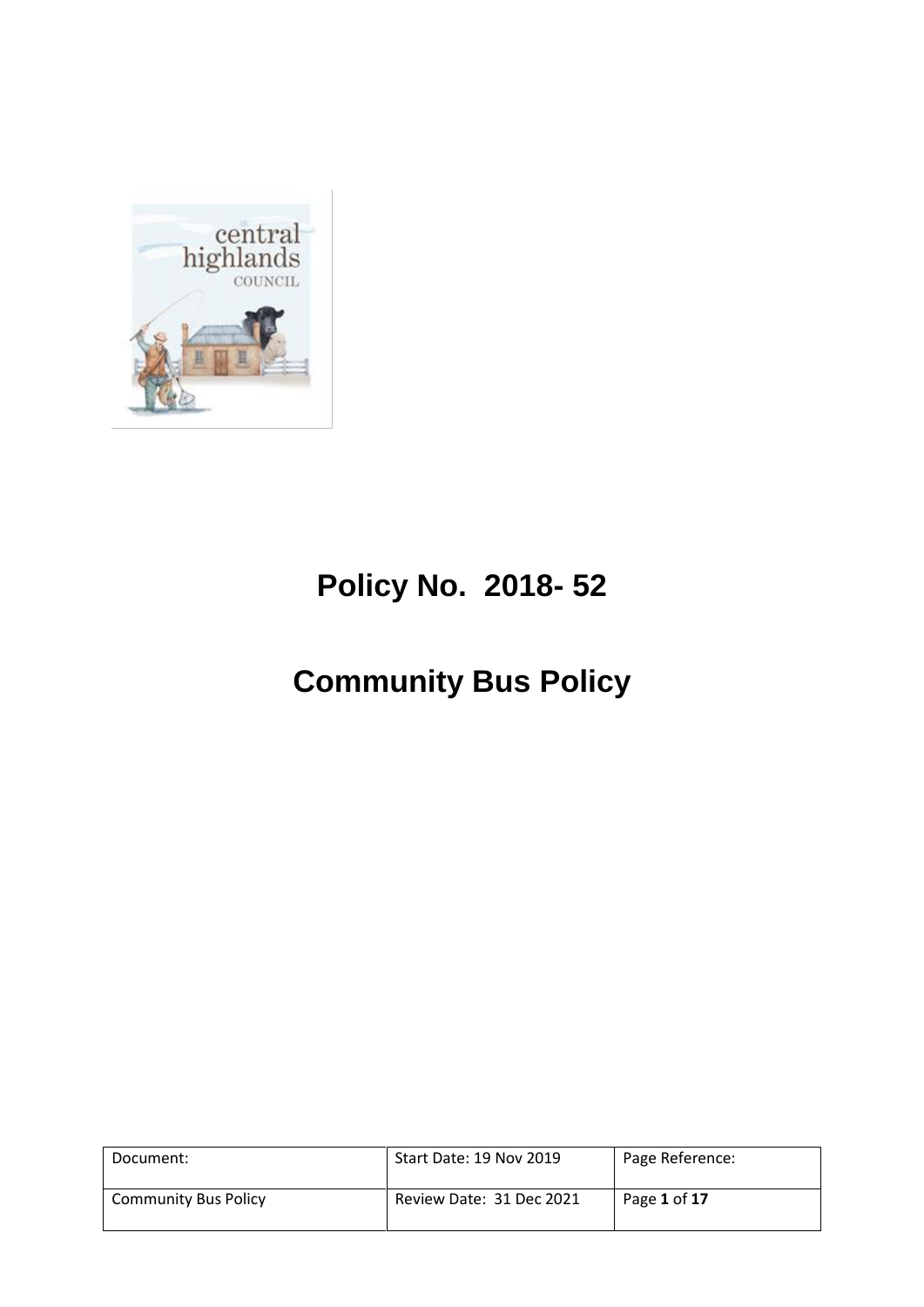### **1. INTRODUCTION**

Council's Community Bus is intended to support individual's / organisations / groups which are:

- Local to the municipality;
- Non-profit community based;
- Providing services which directly and significantly benefit either the whole of the Central Highlands community or a specific target group within the municipality.

The Community Bus is not available for organisations and groups outside the municipality (unless the purpose of the outing is to benefit Central Highlands residents).

Similarly, the bus is not available to organisations and groups within the municipality for programs which benefit residents from outside the municipality.

The community bus must not be used for commercial or profit-making purposes.

### **2. GUIDELINES**

### **Availability**

The eight-seater Toyota Tarago vehicle owned by Council is available for:

- Non-emergency health care appointments;
- Transport for Community ~ Sporting ~ Special Interest Groups;
- Transport for social outings (e.g. shopping, social activities, visiting friends & family);
- Transport for school activities;
- Other community transport as agreed by Council; and
- **Priority is given to those groups / individuals who have no alternate transport.**

### **General**

- The Community Bus must be booked through the Hamilton office during normal business hours from 8.30am to 5.00pm, Monday to Friday. Bookings cannot be made on weekends, public holidays or outside normal business hours.
- All persons travelling on the "Central Highlands Community Bus" are responsible for ensuring that the road safety rules and regulations are adhered too;

| Document:                   | Start Date: 19 Nov 2019  | Page Reference: |
|-----------------------------|--------------------------|-----------------|
| <b>Community Bus Policy</b> | Review Date: 31 Dec 2021 | Page 2 of 17    |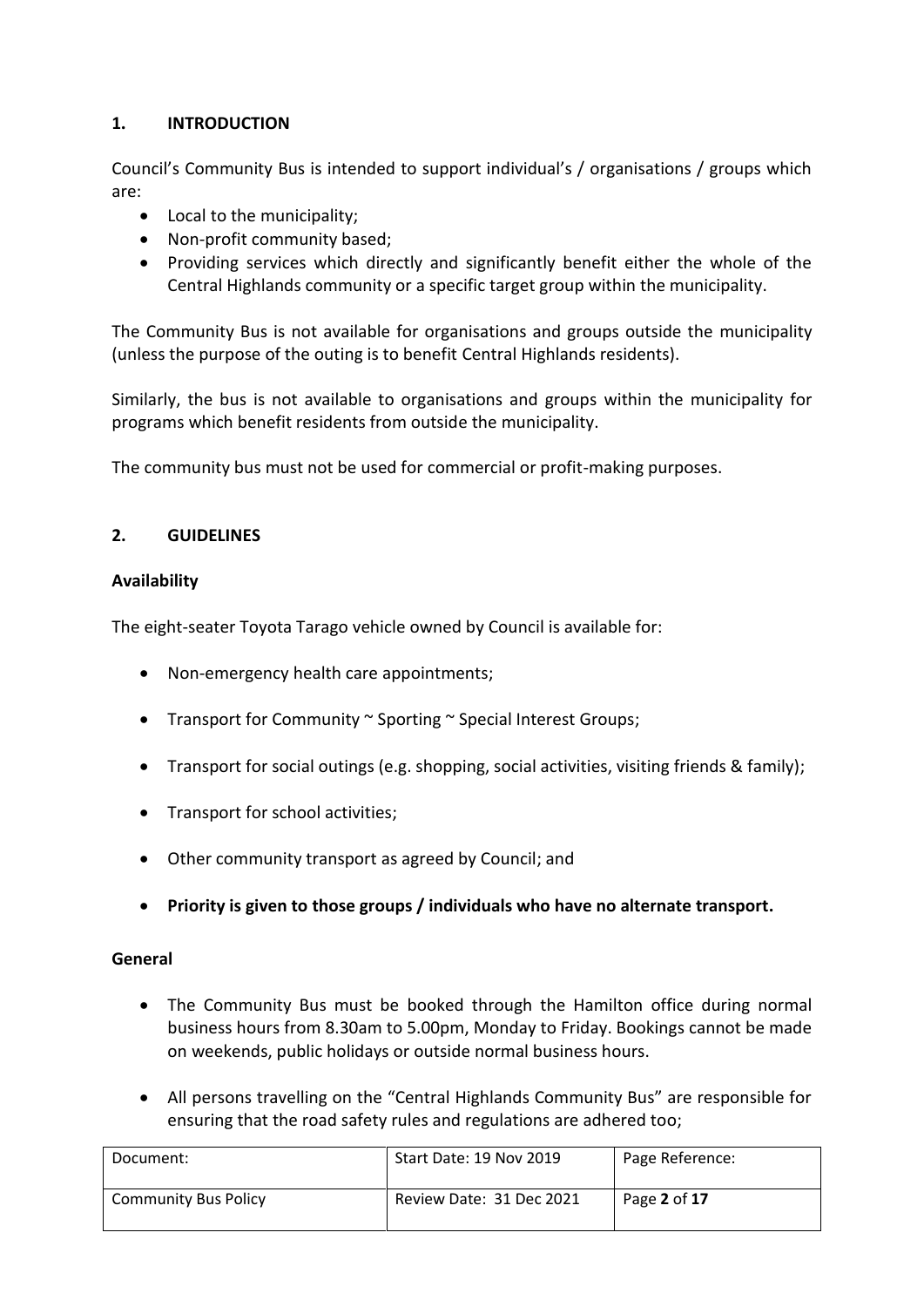- No food or drink (other than water) is to be consumed while travelling in the "Central Highlands Community Bus;"
- The vehicle has a United fuel card (to be kept in the vehicle) this is accepted at United service stations only. When using the card you will need to give the attendant the mileage and put the password in. The vehicle also has an account at the Bothwell Garage and Ouse Roadhouse for fuel and it is the responsibility of the driver to ensure the vehicle is filled at every reasonable opportunity. If at any stage the driver has to pay for fuel this will be reimbursed by Council (a receipt must be provided);
- A driver must have a current and complete Tasmanian photo driver's licence and be over the age of 25 years;
- The vehicle is equipped with a tow bar/ball and available for towing by request only;
- All road infringement notices / parking fines incurred by the driver will be paid in full by the driver. Council holds no responsibility for any road infringement notices and/or parking fines;
- The vehicle must be returned at the specified time unless notified otherwise;
- The vehicle must be left clean on return (inside and outside);
- The log book kept in the vehicle must be completed by the designated driver for each trip, documenting date of journey, purpose of trip including organisation name, odometer start and finish and total kilometres travelled.
- It is the responsibility of the driver to inspect the vehicle before and after each trip for any damage. Any damage or concerns regarding the vehicle must be reported to Council at the earliest possible time.
- Vehicle keys are available from the Hamilton office between 8.30am and 5.00pm from Monday to Friday. For early morning departures please make sure arrangements are made for collection of keys. For late night returns, special arrangements will need to be made between the driver/organisation and the Council office in Hamilton regarding returning keys.
- The vehicle is to be locked (including windows) when unattended.

### **Contact Persons Responsibilities**

 The person booking the vehicle shall be known as the contact person and it is their responsibility to make booking arrangements with the Hamilton office;

| Document:                   | Start Date: 19 Nov 2019  | Page Reference: |
|-----------------------------|--------------------------|-----------------|
| <b>Community Bus Policy</b> | Review Date: 31 Dec 2021 | Page 3 of 17    |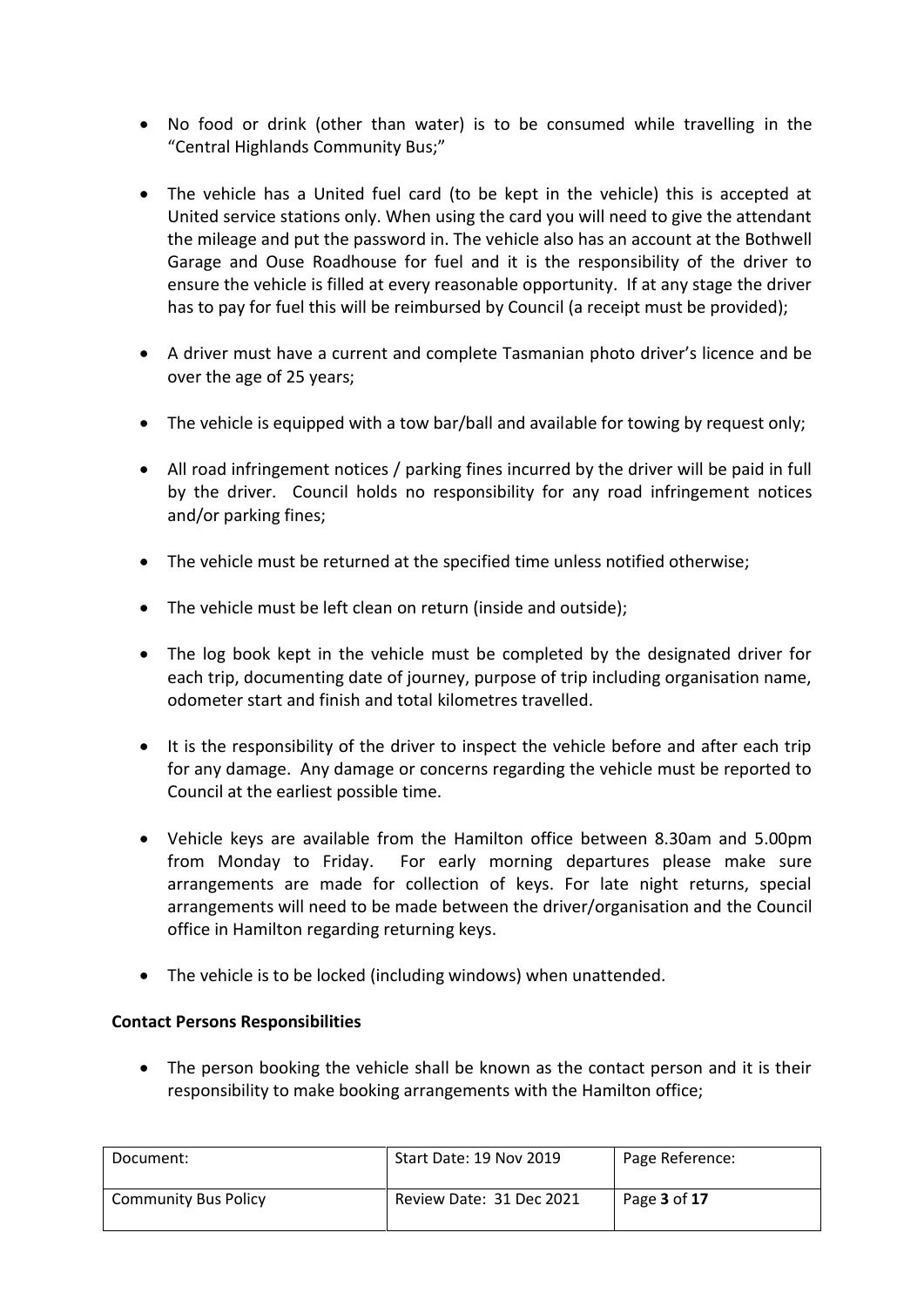- It is the responsibility of the contact person to read and understand the Community Bus Guidelines;
- It is the responsibility of the contact person to complete and sign a booking form;
- It is the responsibility of the contact person to inform the driver (if different from the contact person) that they will be required to sign the Drivers Details section of the Booking Form;
- No food or beverages (other than water) are to be consumed in the vehicle;
- It is the responsibility of the contact person to ensure the vehicle interior is returned in clean condition; and
- In the event that any damage occurs to the interior of the vehicle while it is being hired, (e.g.; excessive dirt/mud, torn or marked seats/floor/roof) the hirer will take full responsibility and shall be invoiced the full costs to repair/ cleaning any such occurrences.

### **Drivers Responsibilities**

- If urgent minor repairs are needed to the vehicle whilst on a trip, firstly telephone the Hamilton office on 03 6286 3202 to authorise repairs;
- The driver of the bus is required to sign the Drivers Details section of the Booking Form;
- The person responsible for driving the bus must have; a full Tasmanian Photo license, be the age of 25 or over and have had no drink driving offences in the last five years;
- The driver is required to fill out the log book on board the bus;
- The driver is responsible for all road and parking infringements while they're driving the bus;
- The driver must have 0.00 blood alcohol / illicit drug reading while driving the bus; and
- The driver is required to list all passengers on the booking form including receipt number and confirmation of payment (Where this breaches organisations confidentiality policy numbers of passengers will be required).

| Document:                   | Start Date: 19 Nov 2019  | Page Reference: |
|-----------------------------|--------------------------|-----------------|
| <b>Community Bus Policy</b> | Review Date: 31 Dec 2021 | Page 4 of 17    |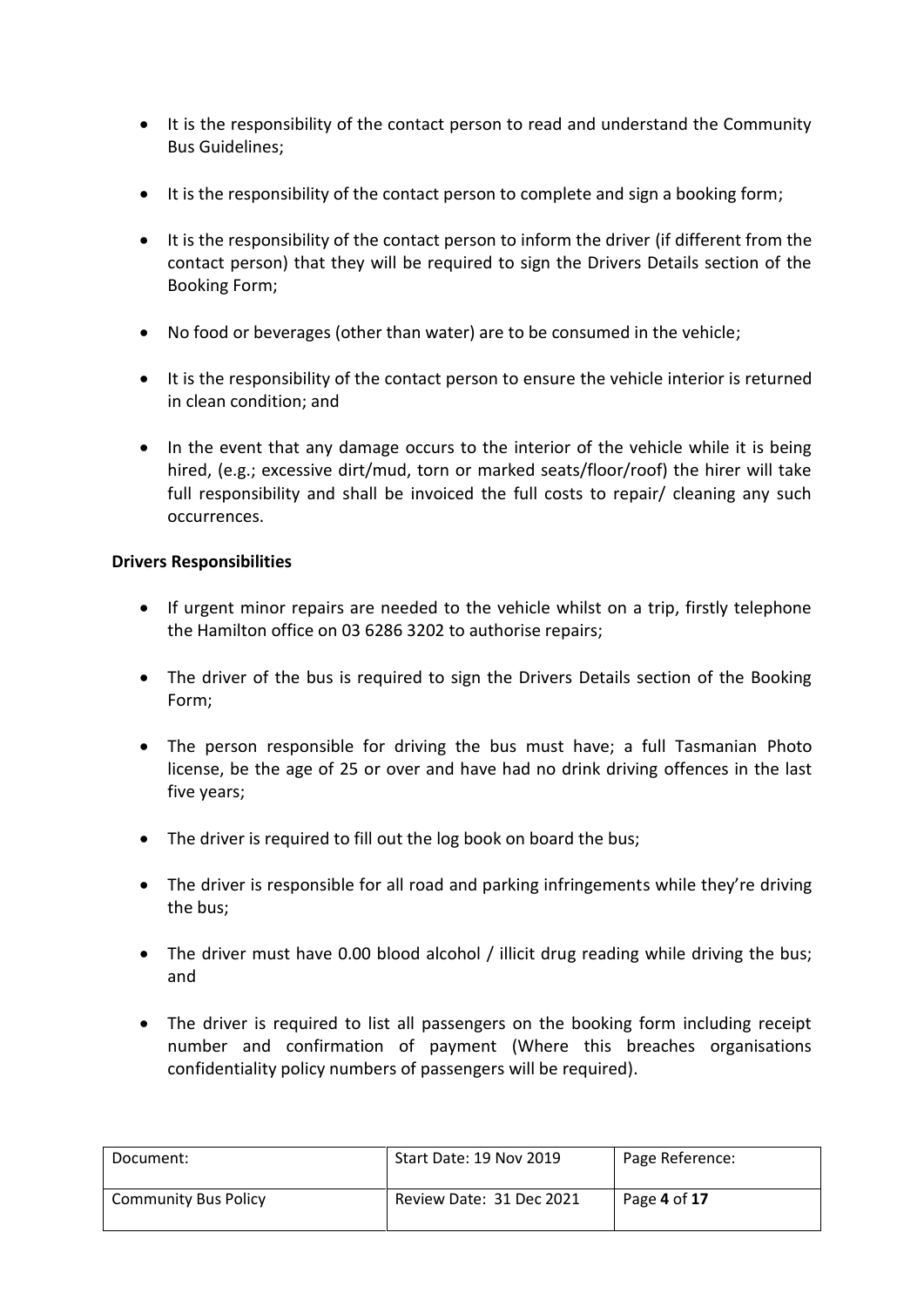### **Drugs & Alcohol**

- The driver shall have a zero Blood Alcohol Concentration and must be free of any type of illicit drugs whilst driving the vehicle.
- The driver has the right to refuse entry to any passengers that are:
	- 1. Intoxicated
	- 2. Behaving in an offensive or dangerous manner to themselves or others
- In such unlikely cases it is also necessary to ensure the person/s are left in a safe environment and the nearest Police Station notified.
- The vehicle is a **smoke free** vehicle.

### **Drivers – Accidents**

- In the event of an accident with another vehicle or any other object Council **MUST** be notified as soon as practical.
- In the event of an accident it is a mandatory requirement that the Police be notified.

### **Volunteer Driver Authorisation**

Organisations / groups using Council's Community Bus are encouraged to provide their own driver, who will need to apply for authorisation using the Volunteer Driver Form, or a volunteer driver may be provided by Council (if available).

Volunteer Drivers will be authorised on an annual basis for up to one (1) year.

Organisations / groups are required to include a list of nominated drivers at the time or applying for accreditation. Additional drivers can be authorised during the year. To become a volunteer driver, persons must hold a current Tasmanian Photo Drivers Licence, complete a Volunteer Driver Form. When applying for authorisation, drivers will need to produce their licence, provide a certified copy of their National Police Certificate, Working with Vulnerable People Registration Card which will be photocopied and undertake an online induction.

### **Payment Details**

Payment for the vehicle will be invoiced to the designated person on the Community Bus Booking Form at the end of each month and a receipt will be provided. All fees and charges must be paid within 14 days from the date of invoice.

| Document:                   | Start Date: 19 Nov 2019  | Page Reference: |
|-----------------------------|--------------------------|-----------------|
| <b>Community Bus Policy</b> | Review Date: 31 Dec 2021 | Page 5 of 17    |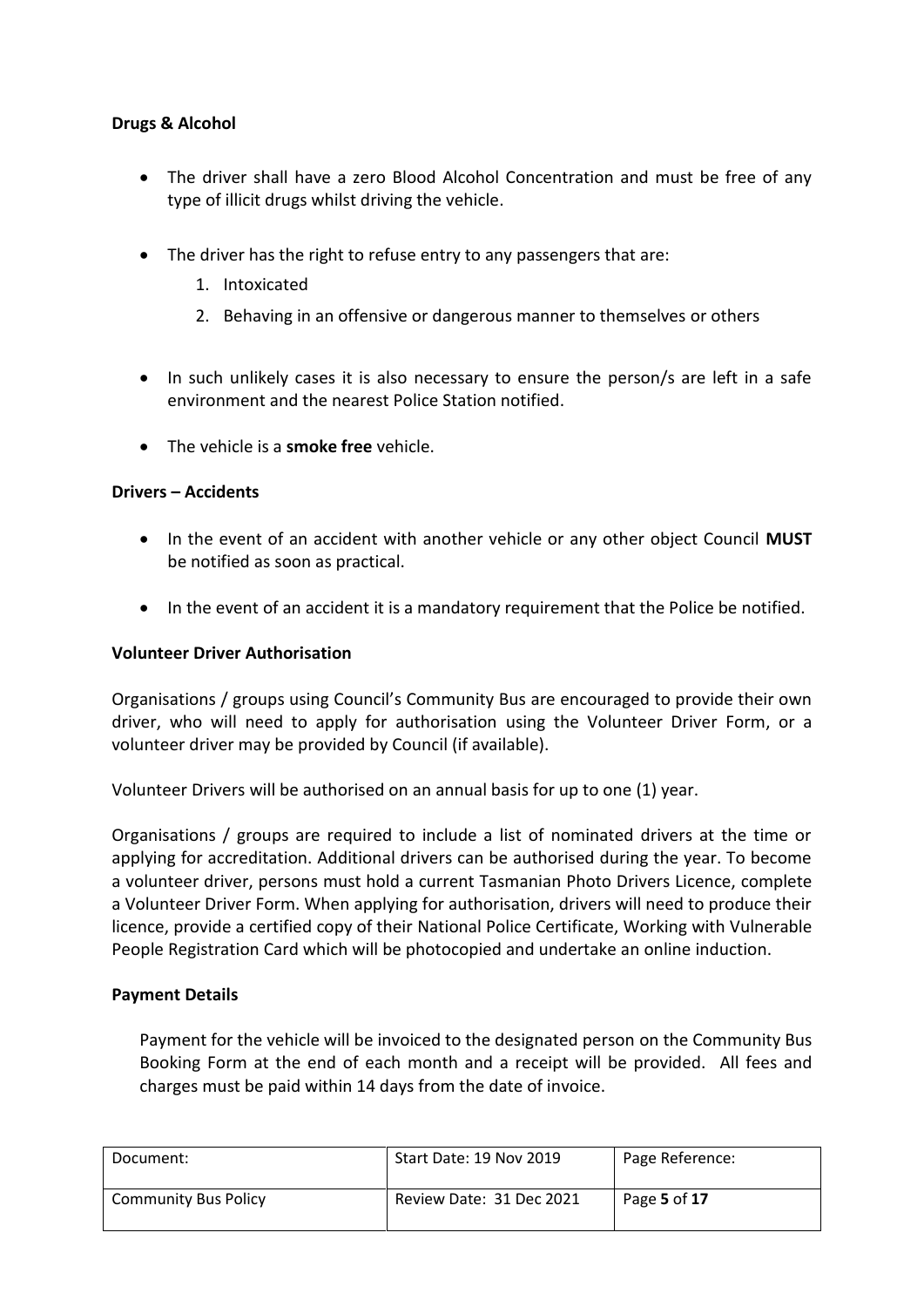### **3. HIRE FEES**

### **Hiring Fee:**

- The fee for transport less than 20km return is \$7.00 per person;
- The fee for transport 20km 100km return is \$12.00 per person;
- The fee for transport greater than 100km return is \$15.00 per person;
- A Carer is not required to pay when travelling with the person they are caring for;
- The fee for families will be a maximum of \$20.00 for 2 people / \$30.00 per family;
- No-one shall be disadvantaged by the inability to pay for this service and the fee may be reduced or wavered on agreement by Council's General Manager; and
- For organised community groups / organisations the vehicle is hired at a fee of 96c per kilometer PLUS a \$5.00 booking fee.

### **4. BOOKINGS**

Bookings are co-ordinated through Councils Hamilton office by completing a Community Bus Booking application form and drop it off at the Hamilton office.

It is advised that on each hiring occasion that contact is made with the Hamilton office advising of proposed hiring dates before sending through the booking form.

Bookings will be assessed on their individual merit and in accordance with Council's Community Bus policy.

Bookings may be made up to four weeks before, but not less than one week before, the date of use.

Bookings will be assessed in order of receipt and are dependent upon bus availability.

Bookings should nominate the Volunteer Driver details if possible – this is the only person, who will be authorised to collect, drive and return the bus.

All fees and charges must be paid within 14 days from the date of invoice.

Council reserves the right to reject any booking.

| Document:                   | Start Date: 19 Nov 2019  | Page Reference: |
|-----------------------------|--------------------------|-----------------|
| <b>Community Bus Policy</b> | Review Date: 31 Dec 2021 | Page 6 of 17    |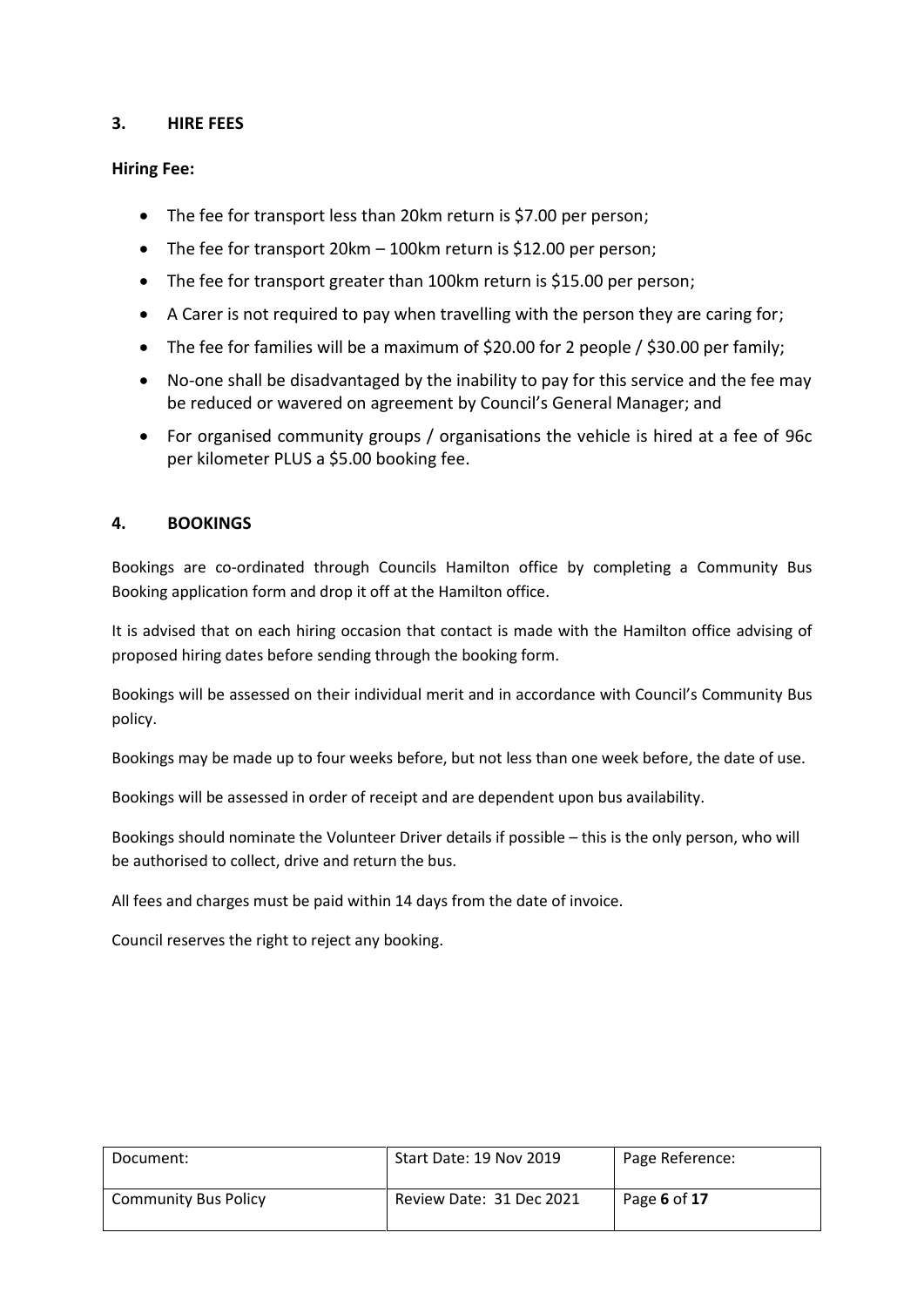# **COMMUNITY BUS BOOKING FORM**

### **About this form**

You can use this form to apply for a community bus booking. Please note: A separate application form needs to be completed for each different purpose or project/journey.

### **Part 1: Applicant Details**

|                                                    | Mr, Miss, Ms, Mrs:  First Name:  Last Name: |  |
|----------------------------------------------------|---------------------------------------------|--|
|                                                    |                                             |  |
|                                                    |                                             |  |
|                                                    |                                             |  |
|                                                    |                                             |  |
| <b>Part 2: Booking Type</b><br>(please tick below) |                                             |  |
| Private Individual                                 | Family                                      |  |
| School                                             | Youth Group                                 |  |
| Non-profit community organisation                  | Service for people with disabilities        |  |
| Senior Group                                       | <b>Community Child Care</b>                 |  |
| <b>Sporting Group</b>                              | Cubs / Scouts / Guides etc.                 |  |
| Social Club                                        | Church Group                                |  |
| Other                                              |                                             |  |

| Document:                   | Start Date: 19 Nov 2019  | Page Reference: |
|-----------------------------|--------------------------|-----------------|
| <b>Community Bus Policy</b> | Review Date: 31 Dec 2021 | Page 7 of 17    |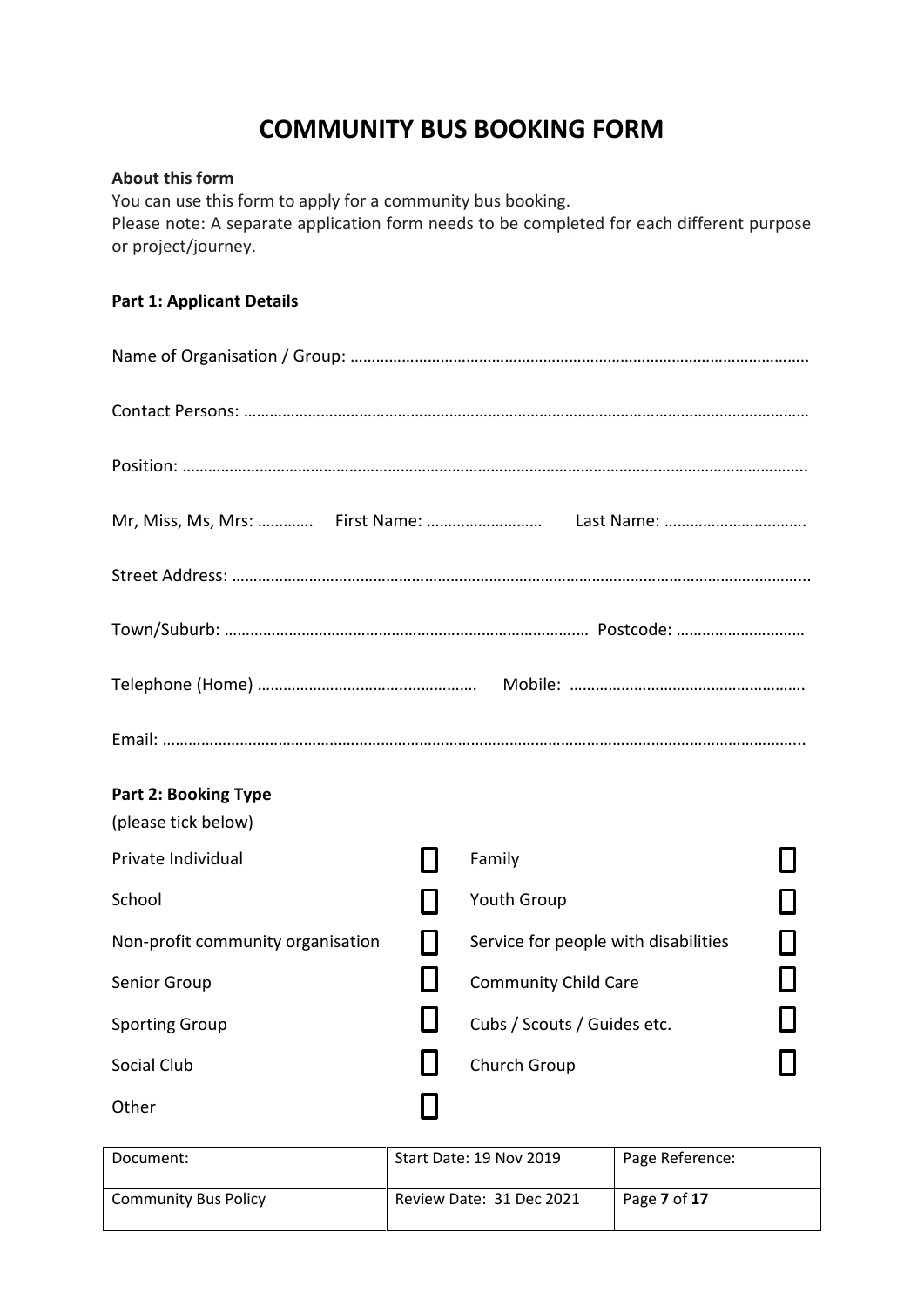### **Part 3: Organisation / Group Details**

| Is your organisation / group (please tick box applicable below)         |                                                                                            |  |
|-------------------------------------------------------------------------|--------------------------------------------------------------------------------------------|--|
| A registered charity                                                    | Incorporated organisation                                                                  |  |
| A registered co-operative                                               | An informal group                                                                          |  |
|                                                                         | If your organisation does not fit the above categories please provide a description below: |  |
|                                                                         |                                                                                            |  |
| What services and activities does your organisation / group provide?    |                                                                                            |  |
|                                                                         |                                                                                            |  |
|                                                                         |                                                                                            |  |
|                                                                         |                                                                                            |  |
|                                                                         |                                                                                            |  |
| How does you organisation / group obtain funds? (please tick box below) |                                                                                            |  |
| Government funding                                                      | Fund raising                                                                               |  |
| Charging fees                                                           | Seeking donations                                                                          |  |
| If you raise funds in other ways, please provide a description below:   |                                                                                            |  |

……………………………………………………………………………………………………………………………………………....

| Document:                   | Start Date: 19 Nov 2019  | Page Reference: |
|-----------------------------|--------------------------|-----------------|
| <b>Community Bus Policy</b> | Review Date: 31 Dec 2021 | Page 8 of 17    |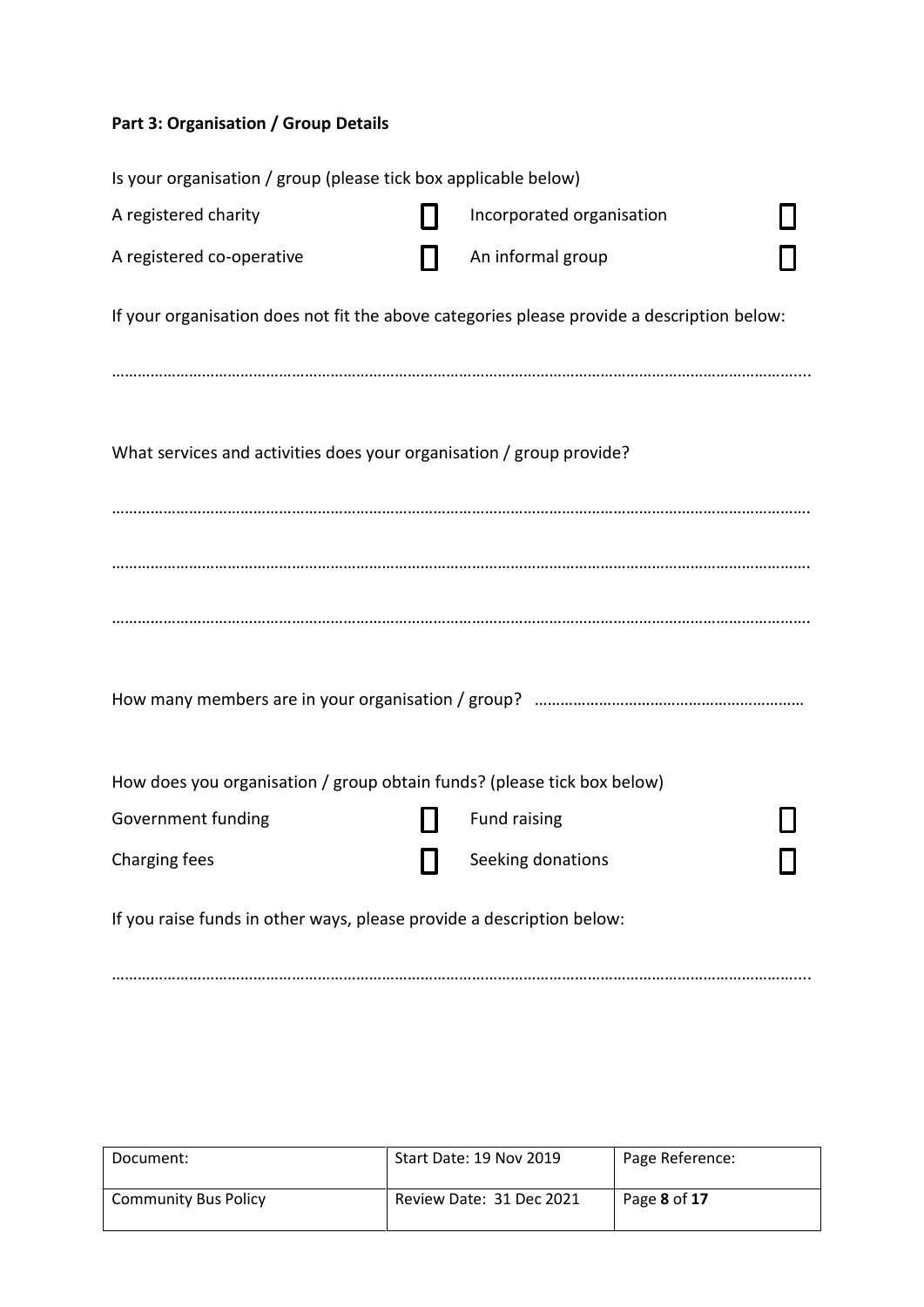### **Part 4: Community Bus Requirements**

Please advise of the purpose/s for which the Community Bus will be used? ………………………………………………………………………………………………………………………………………………. ………………………………………………………………………………………………………………………………………………. ………………………………………………………………………………………………………………………………………………. Do you have access to other vehicle? community transport, family support, own vehicle? ………………………………………………………………………………………………………………………………………………. If you do not obtain the community bus when required, what transport will you use? ………………………………………………………………………………………………………………………………………………. Please provide any other information which could be useful in assessing your application for use of the community bus: ………………………………………………………………………………………………………………………………………………. ………………………………………………………………………………………………………………………………………………. ……………………………………………………………………………………………………………………………………………….

| Document:                   | Start Date: 19 Nov 2019  | Page Reference: |
|-----------------------------|--------------------------|-----------------|
| <b>Community Bus Policy</b> | Review Date: 31 Dec 2021 | Page 9 of 17    |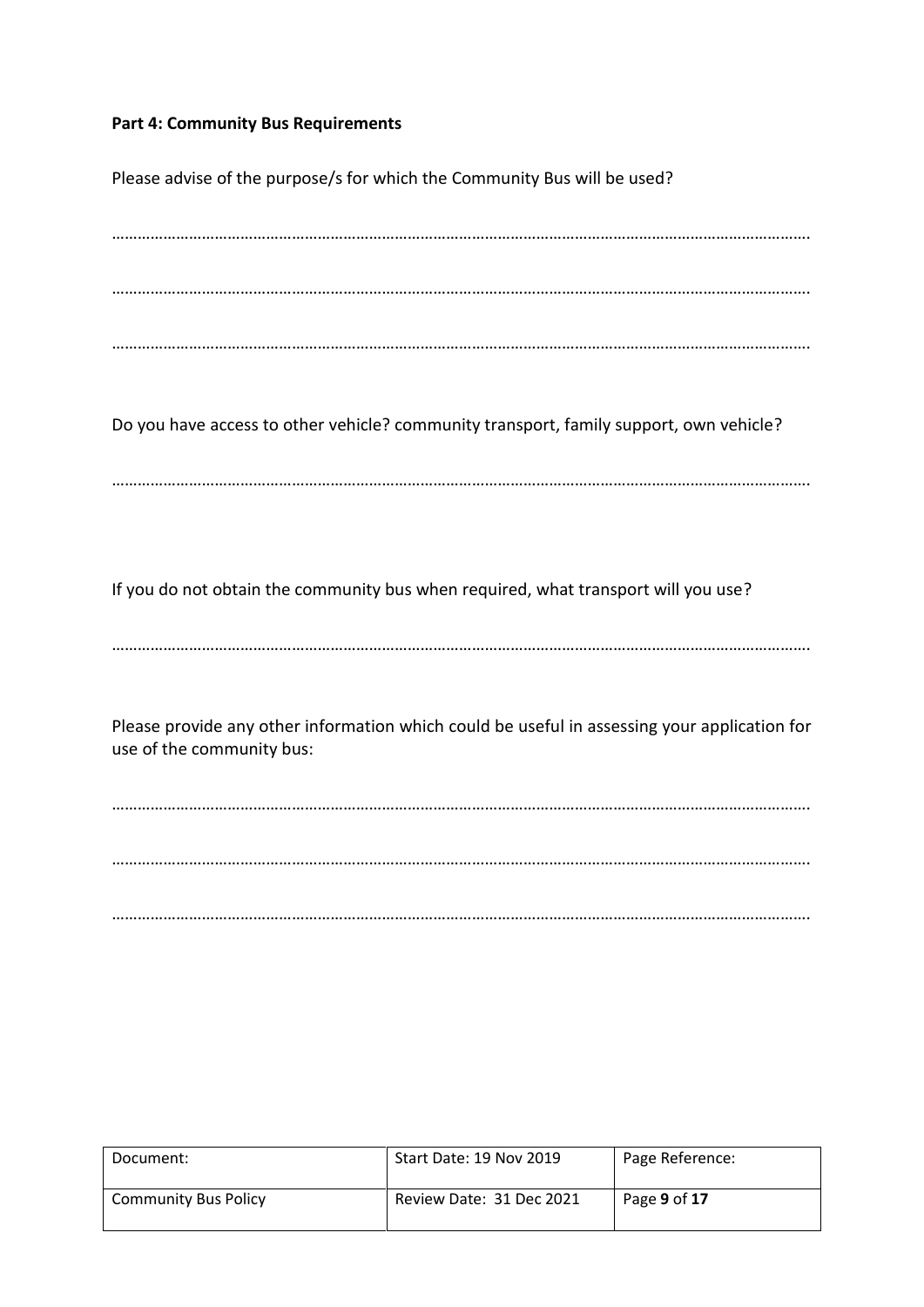### **Part 5: Nominated Drivers**

Please note: You are required to supply your own driver if possible. Please nominate your driver's below. Each driver must complete a separate VOLUNTEER DRIVER FORM and lodge it in person at the Hamilton office, before being allowed to drive the Community Bus.

### **DRIVER ONE**

| <b>DRIVER TWO</b> |  |
|-------------------|--|
|                   |  |
|                   |  |
|                   |  |
|                   |  |
|                   |  |

Licence expiry date: ……………………………………..

Please Note: If there are additional drivers, please photocopy this page and attach their details with the application.

| Document:                   | Start Date: 19 Nov 2019  | Page Reference: |
|-----------------------------|--------------------------|-----------------|
| <b>Community Bus Policy</b> | Review Date: 31 Dec 2021 | Page 10 of 17   |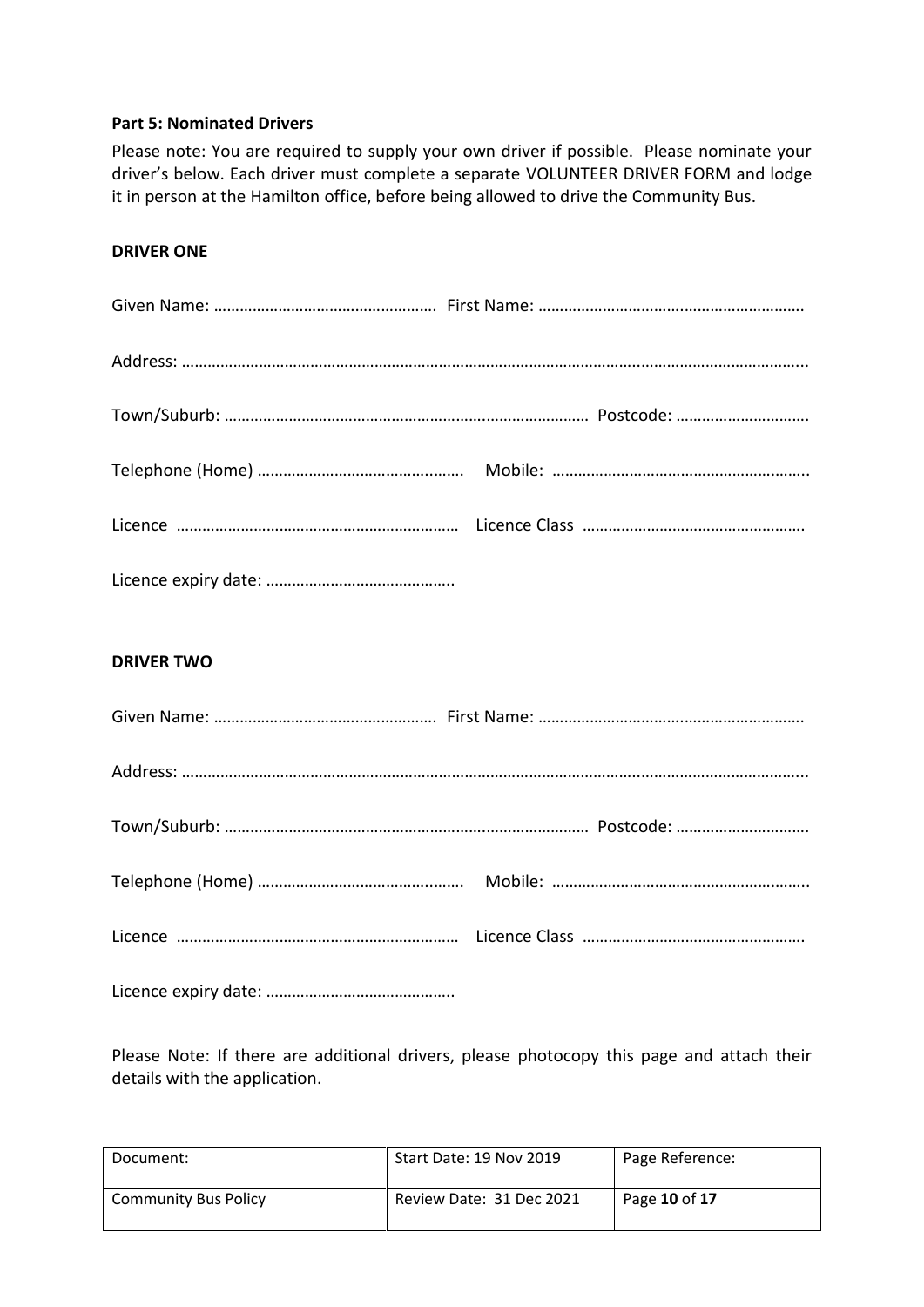### **Part 6: Applicant Declaration**

I have read and agree to abide by Council's 'Community Bus Policy", and understanding that I / community organisation / group and our nominated driver/s take responsibility when in possession of a Council bus. I understand that failure to comply with Councils policies / procedures and instructions may result in the suspension of future use of the Community Bus by me / our community organisation / group and that we may be required to cover costs of the vehicle if returned in an unsatisfactory condition.

|--|

Applicant Signature: ……………………………………………………………………………………………………………..

Date: …………………………………………………………………………………………………………………………………….

### **Office Use Only**

Receiving Officer: …………………………………………………………………………………………………………………

Date Received: ……………………………………………………………………………………………………………………..

| Document:                   | Start Date: 19 Nov 2019  | Page Reference: |
|-----------------------------|--------------------------|-----------------|
| <b>Community Bus Policy</b> | Review Date: 31 Dec 2021 | Page 11 of 17   |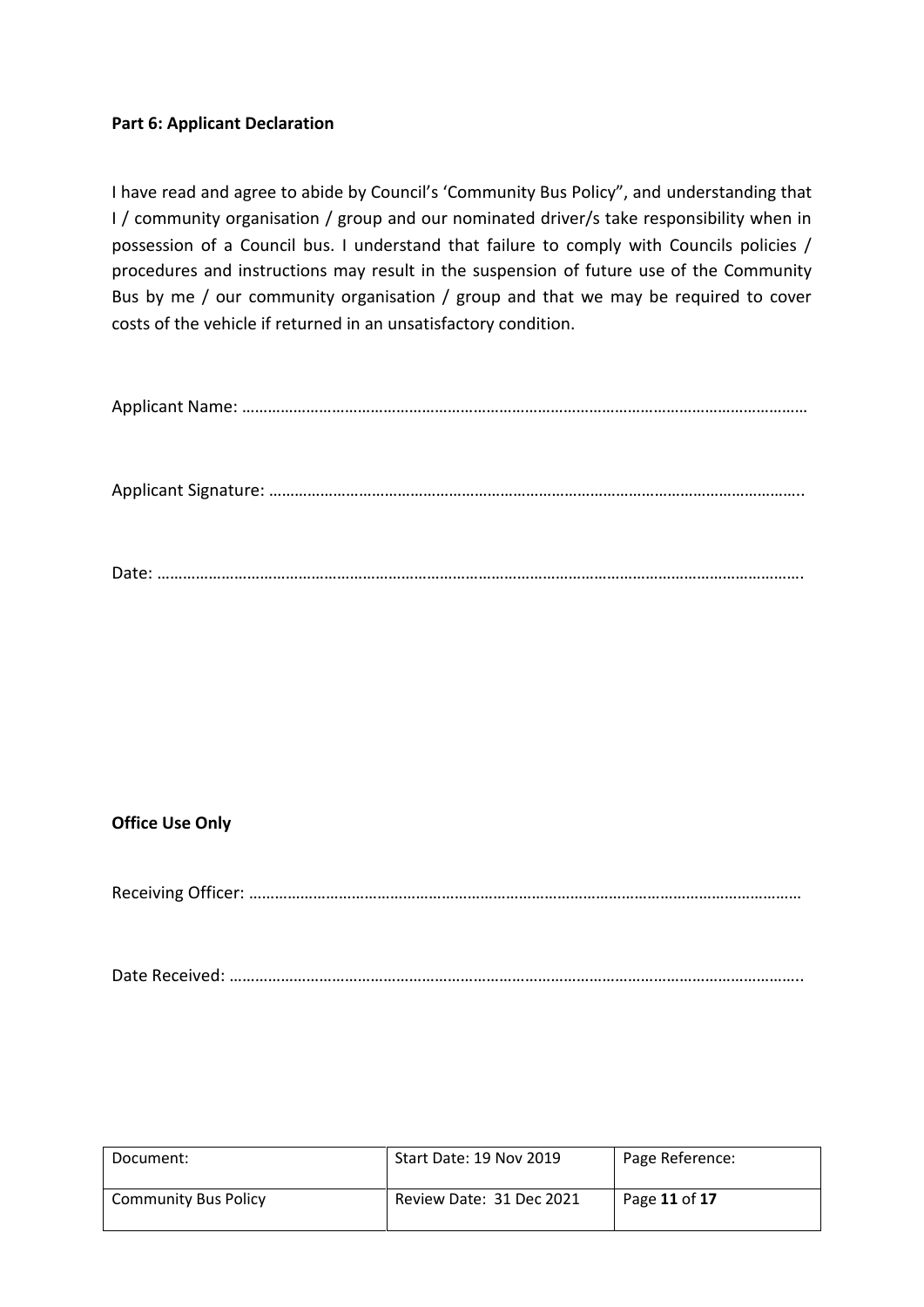### **5. VOLUNTEER DRIVER FORM**

# **VOLUNTEER DRIVER FORM**

| Date of Birth: / / |  |
|--------------------|--|
|                    |  |
|                    |  |
|                    |  |
|                    |  |

### **Proof of Identity**

Proving your identity is an important step in the application process to be a volunteer driver. This step establishes your identity including your age, residential address and that you have a Tasmanian drivers licence that is current.

You must provide proof of your identity when completing the application process with Council. The best way to prove your identity is by presenting a current Tasmanian Photo Driver Licence with your correct name and address details on it.

### **Certified Documents**

Must be certified by one of the following people, that your document is true and correct:

*Justice of the Peace, police officer, minister of religion (who is authorised to celebrate marriage), barrister, solicitor, doctor, judge or Council officer with at least five years of service.*

| Document:                   | Start Date: 19 Nov 2019  | Page Reference: |
|-----------------------------|--------------------------|-----------------|
| <b>Community Bus Policy</b> | Review Date: 31 Dec 2021 | Page 12 of 17   |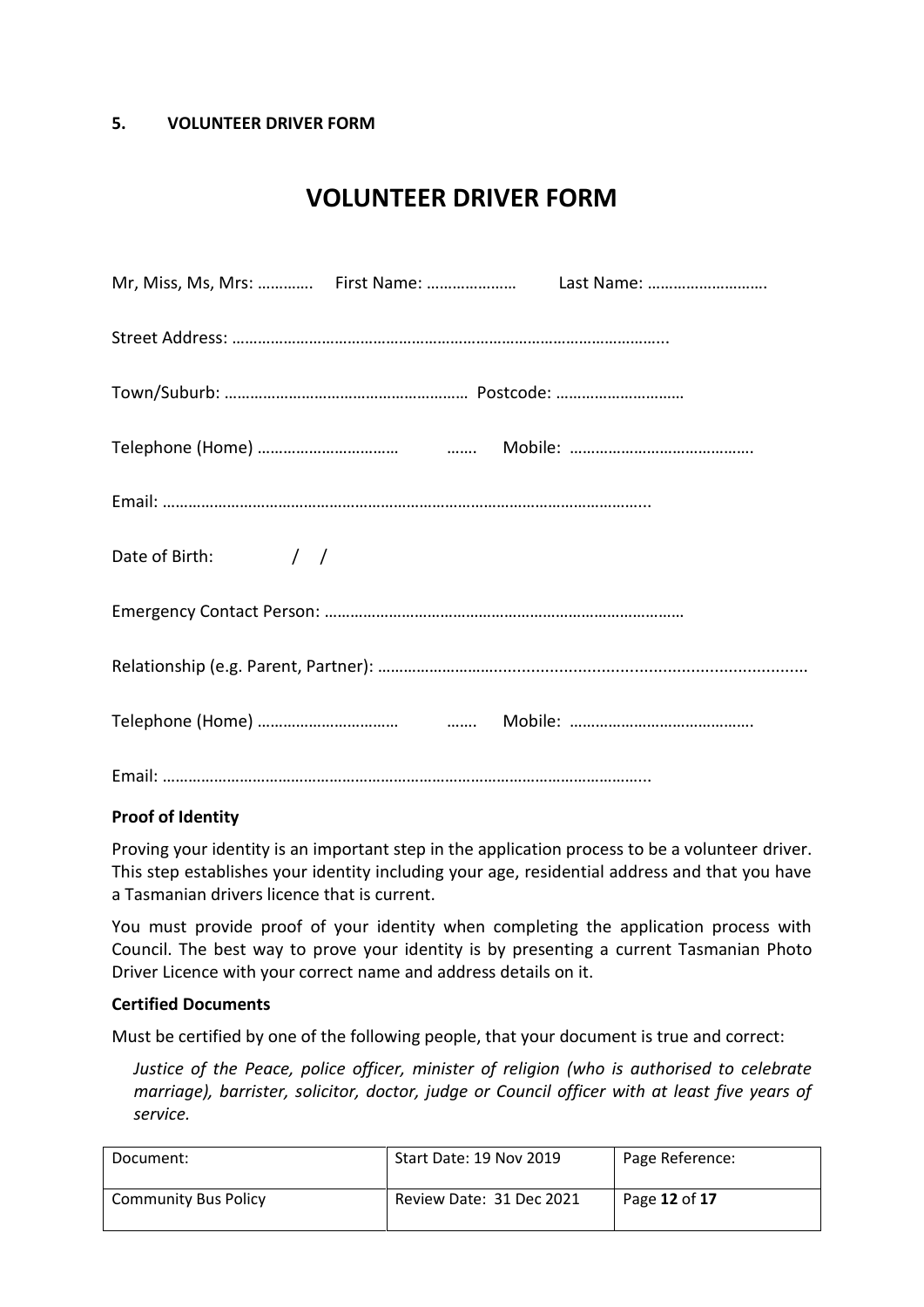| <b>Tasmanian Drivers Licence (required)</b>                        |     |    |                                                                                              |  |
|--------------------------------------------------------------------|-----|----|----------------------------------------------------------------------------------------------|--|
| Do you have a Tasmanian Photo Drivers Licence?                     |     |    |                                                                                              |  |
|                                                                    |     |    |                                                                                              |  |
|                                                                    | Yes | No | (please circle)                                                                              |  |
| Please provide certified copy with application.                    |     |    |                                                                                              |  |
| <b>Driving Offences</b>                                            |     |    |                                                                                              |  |
| Have had any drink driving offences in the last five years?        |     |    |                                                                                              |  |
|                                                                    | Yes | No | (please circle)                                                                              |  |
| Have you had any driving offices in the last two years?            |     |    |                                                                                              |  |
|                                                                    | Yes | No | (please circle)                                                                              |  |
| <b>National Police Certificate (required)</b>                      |     |    |                                                                                              |  |
| Please provide a copy of your National Police Certificate          |     |    |                                                                                              |  |
| <b>Working with Vulnerable People Registration Card (required)</b> |     |    |                                                                                              |  |
| Do you have a Working with Vulnerable People Registration Card?    |     |    |                                                                                              |  |
|                                                                    | Yes | No | (please circle)                                                                              |  |
| Please provide certified copy with application.                    |     |    |                                                                                              |  |
| Medical Conditions, allergies, disabilities or past injuries       |     |    |                                                                                              |  |
| your participation?                                                |     |    | Do you have any medical conditions, allergies, disabilities or past injuries that may affect |  |
|                                                                    | Yes | No | (please circle)                                                                              |  |

If yes – Please complete the questions on the over the page.

| Document:                   | Start Date: 19 Nov 2019  | Page Reference: |
|-----------------------------|--------------------------|-----------------|
| <b>Community Bus Policy</b> | Review Date: 31 Dec 2021 | Page 13 of 17   |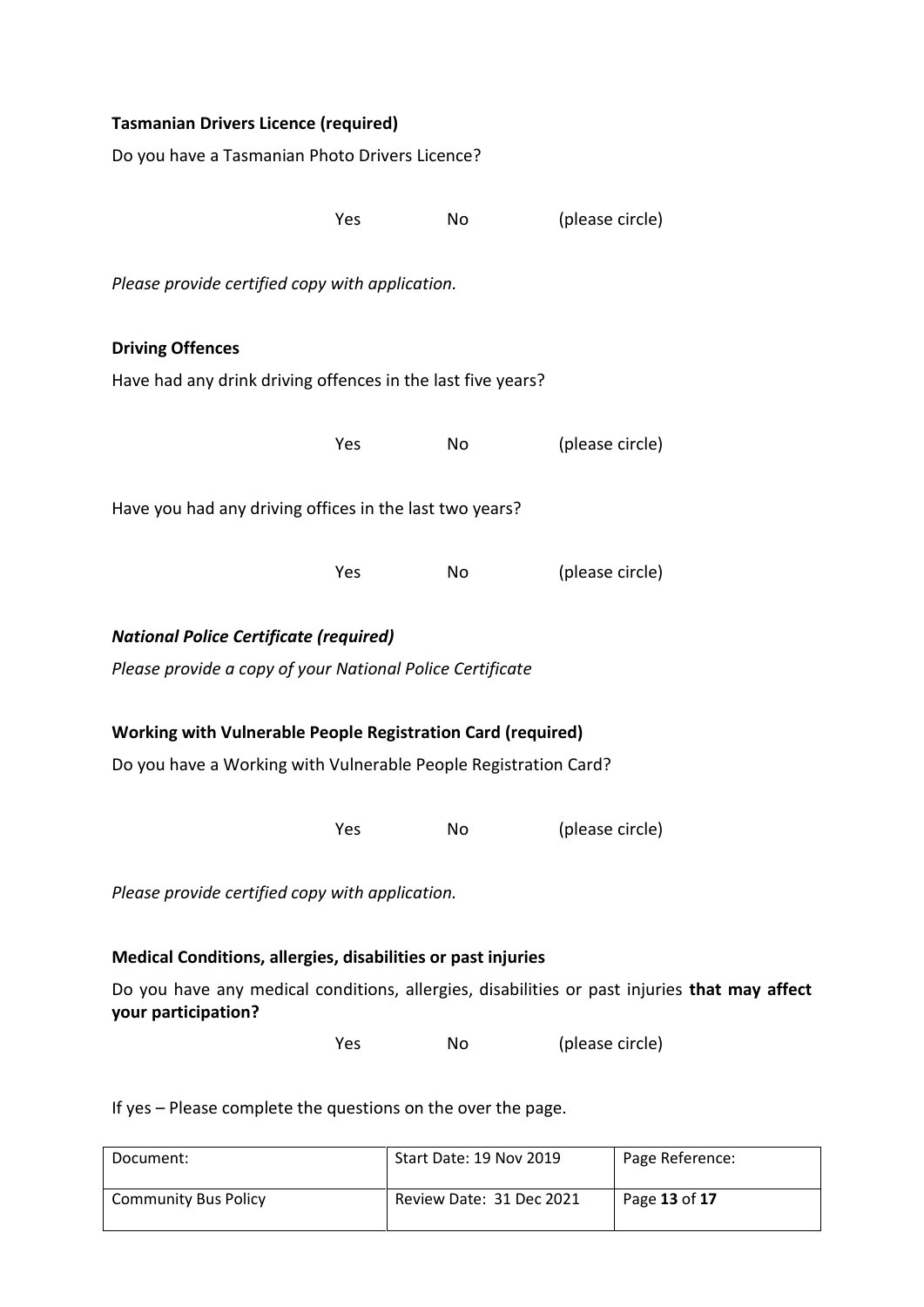### **CONDITIONS OF PARTICIPATION AS A VOLUNTEER DRIVER OF THE COMMUNITY BUS:**

I agree to comply with the following terms that refer to my participation as a volunteer driver with Central Highlands Council:

- 1. I am a volunteer and not an employee of the Council, no payment will be made to me by Council.
- 2. As required by the Workplace Health and Safety Act 2012, I must follow all established practices, procedures and instructions of Council when driving the Community Bus.
- 3. Only while I am undertaking my role as a volunteer driver of the Community Bus will I be covered by Council's public liability insurance.
- 4. Should an injury occur to me while acting as a volunteer driver I must notify the Council immediately.
- 5. While acting as a volunteer driver, a limited personal accident insurance cover will be effected by Council subject to the terms and conditions of the policy. Council retains ownership of the policy and retains discretion in terms of any benefits payable under the policy.
- 6. I will perform the task of driving the Community Bus with all due care, skill and diligence.
- 7. I can only drive the Community Bus if I am over 25 years old, hold a current and complete Tasmanian photo driver's licence.
- 8. I have notified Council of any relevant medical conditions and pre-existing injuries, and I consent to the Council rendering or authorising such medical treatment as necessary and accept responsibility for all associated expenses;
- 9. I will not smoke, consume or store alcohol or illicit drugs while working as a volunteer driver for Council.
- 10. I shall respect the rights, feelings and property of all others while working as a volunteer driver for Council.
- 11. I shall cooperate with the Council staff members to ensure a safe, happy and hygienic team environment.
- 12. All volunteers must comply with the Personal Information Protection Act 2004 to protect the personal information of Council's customers, volunteers, employees and contractors.

| Document:                   | Start Date: 19 Nov 2019  | Page Reference: |
|-----------------------------|--------------------------|-----------------|
| <b>Community Bus Policy</b> | Review Date: 31 Dec 2021 | Page 14 of 17   |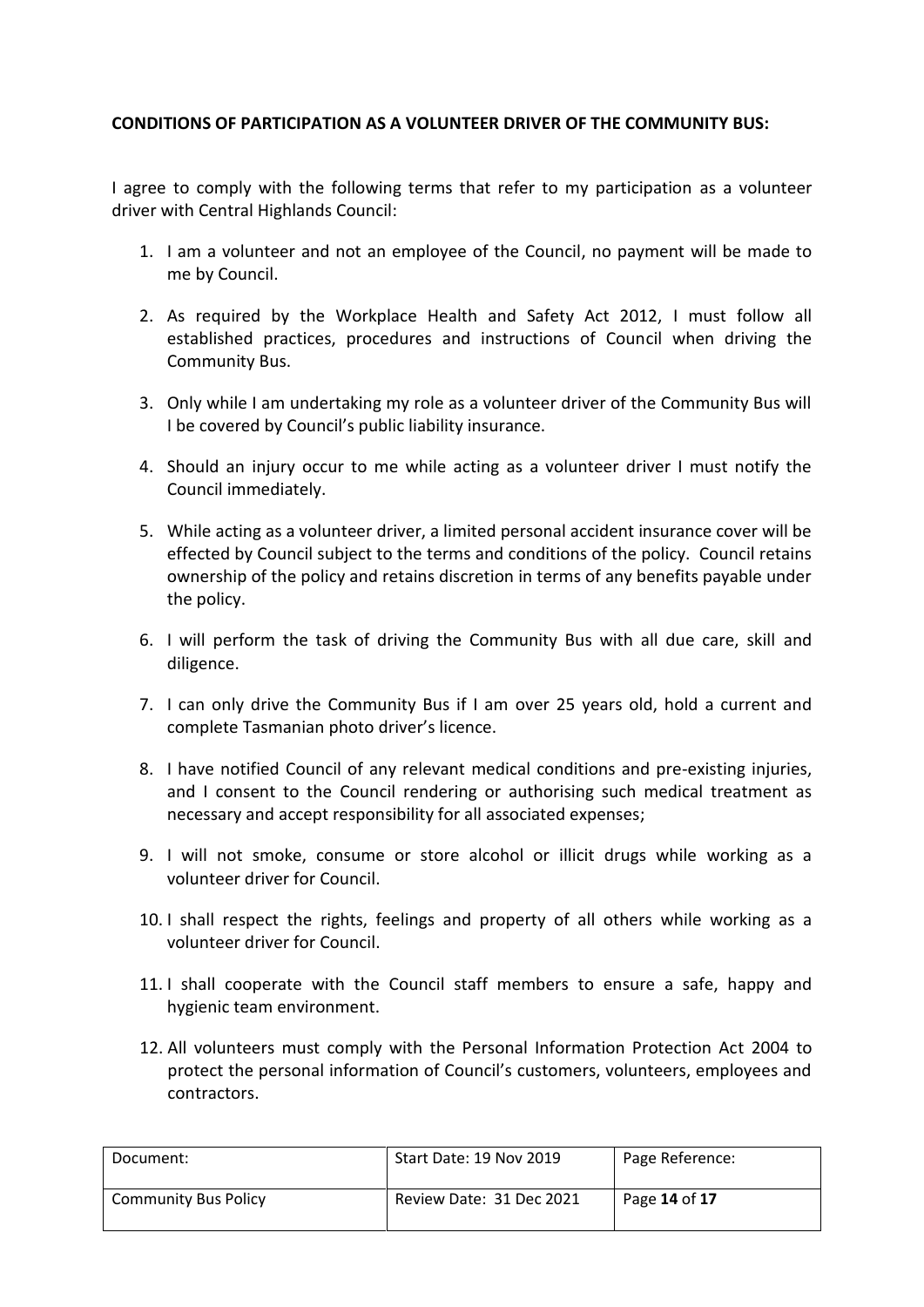- 13. Driving the Community Bus is at the discretion of the General Manager.
- 14. Photographs or videos taken of me why volunteering for Council may be used by Council for promotional purposes.

I understand that failure to comply with any of these conditions may result in Council removing me from the Volunteer Drivers Register.

SIGNATURE …………………………………………………………….. DATE: / /

#### *Office use only – to be initialled and dated by the Council Officer who undertakes each step*

| <b>STATEMENT</b>                                                        | <b>INITIALS</b> | DATE |
|-------------------------------------------------------------------------|-----------------|------|
| 1 All declared pre-existing medical conditions discussed with volunteer |                 |      |
| 2 Online WHS Induction has been completed                               |                 |      |
| 3 All information has been checked and complete                         |                 |      |

| Document:                   | Start Date: 19 Nov 2019  | Page Reference: |
|-----------------------------|--------------------------|-----------------|
| <b>Community Bus Policy</b> | Review Date: 31 Dec 2021 | Page 15 of 17   |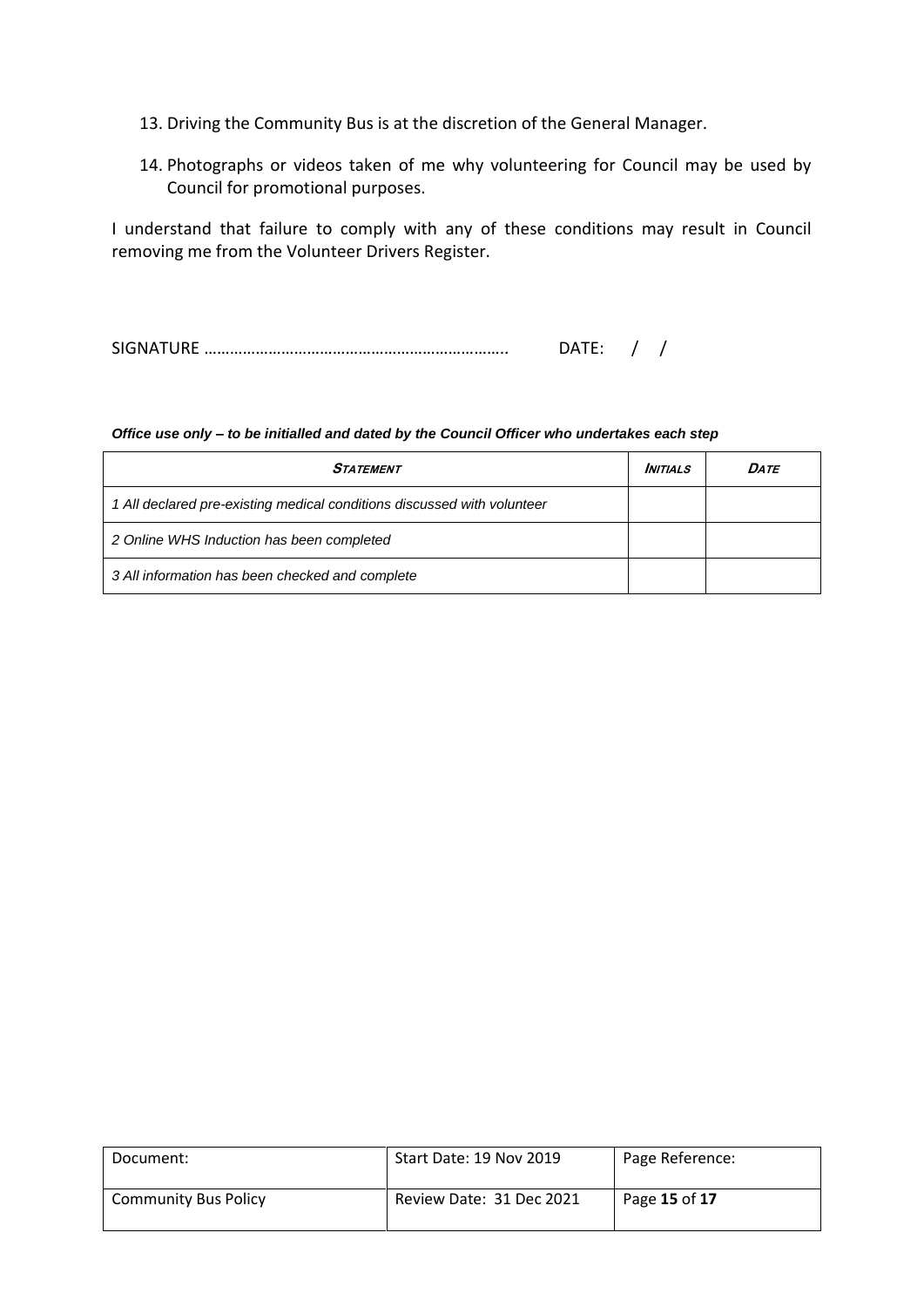### **Management Plan for Pre-Existing Injury or Medical Condition**

| 1. What is the medical condition, allergy, disability or past injury?                                                                                   |                                                           |                         |  |  |
|---------------------------------------------------------------------------------------------------------------------------------------------------------|-----------------------------------------------------------|-------------------------|--|--|
|                                                                                                                                                         |                                                           |                         |  |  |
|                                                                                                                                                         |                                                           |                         |  |  |
| 2. Information about the Condition/Injury                                                                                                               |                                                           |                         |  |  |
| a) How serious is the condition if aggravated? (Tick one or more of the following.)                                                                     |                                                           |                         |  |  |
| $\Box$ Potentially life threatening                                                                                                                     | $\Box$ Could require medical (doctor, hospital) treatment |                         |  |  |
| $\Box$ Could require own medication $\Box$ Could require rest or time off work                                                                          |                                                           |                         |  |  |
| b) In your own words tell us how we recognise that your condition has recurred or been<br>aggravated.                                                   |                                                           |                         |  |  |
|                                                                                                                                                         |                                                           |                         |  |  |
| c) When was the most recent episode?                                                                                                                    |                                                           |                         |  |  |
|                                                                                                                                                         |                                                           |                         |  |  |
| 3. What actions, triggers or situations do you need to avoid?                                                                                           |                                                           |                         |  |  |
| 4. What is the management plan to minimise any aggravation to the condition/injury?<br>eg. self medication, avoidance of allergy triggers (specify) etc |                                                           |                         |  |  |
| 5. What is the emergency plan if serious aggravation does occur?                                                                                        |                                                           |                         |  |  |
|                                                                                                                                                         |                                                           |                         |  |  |
| <b>Volunteer</b>                                                                                                                                        |                                                           |                         |  |  |
|                                                                                                                                                         |                                                           | Date<br>$\prime$        |  |  |
| <b>General Manager</b>                                                                                                                                  |                                                           |                         |  |  |
|                                                                                                                                                         |                                                           | Date<br>T<br>$\sqrt{ }$ |  |  |
| Document:                                                                                                                                               | Start Date: 19 Nov 2019                                   | Page Reference:         |  |  |
| <b>Community Bus Policy</b>                                                                                                                             | Review Date: 31 Dec 2021                                  | Page 16 of 17           |  |  |